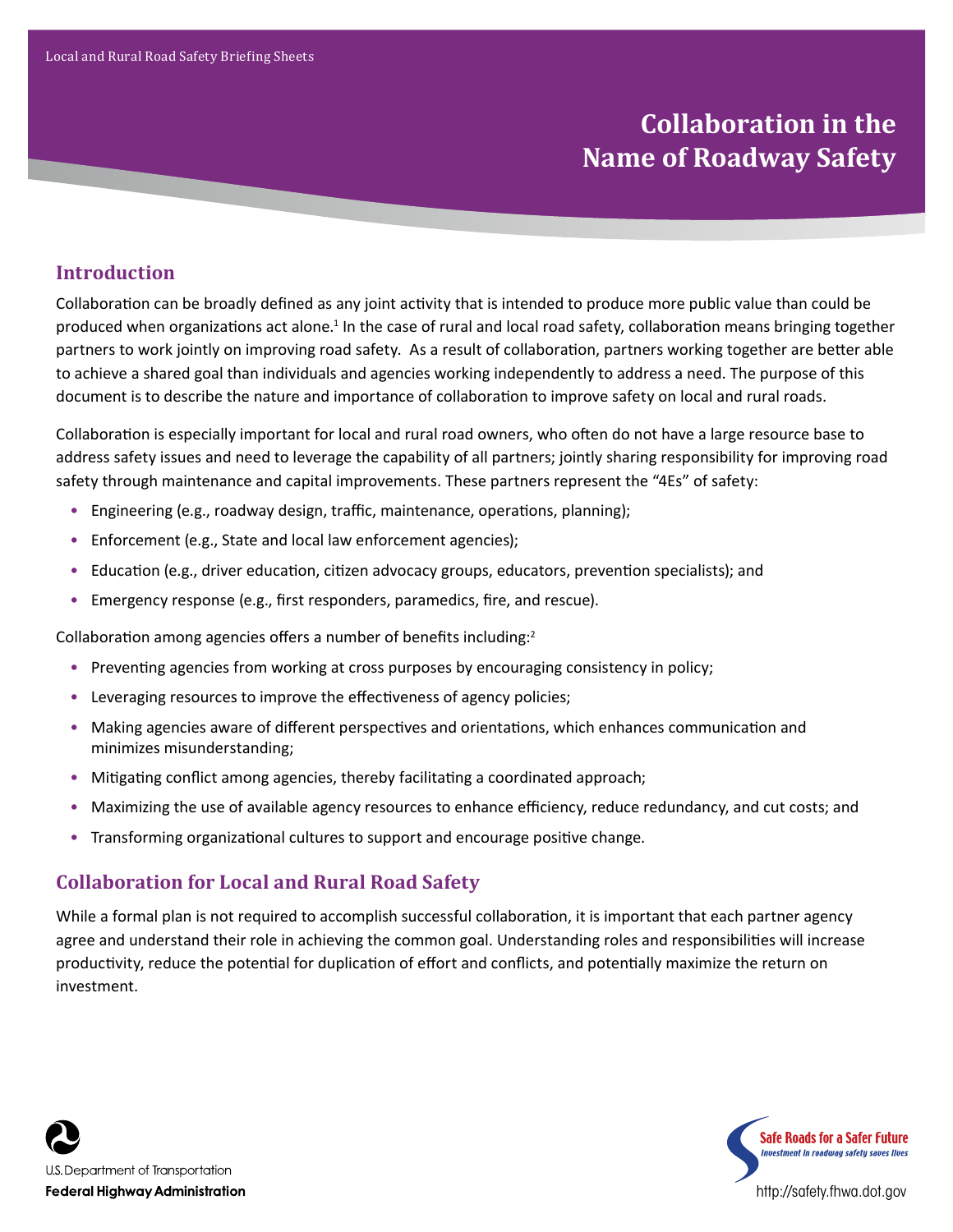Collaboration can be achieved through a number of means such as:

- 1. Establishing joint working groups or committees to meet and discuss common issues or needs;
- 2. Preparing plans or guidance documents outlining roles and responsibilities, shared actions; and
- 3. Sharing funding to achieve common goals.

## **Examples of Collaboration**

#### **Road Safety Audit (RSA)**

A team consisting of individuals from the Bureau of Indian Affairs, North Dakota State University, Northern Plains Tribal Technical Assistance Program (TTAP), the North Dakota and South Dakota FHWA Division Offices, as well as VHB and Opus Hamilton was assembled to conduct a RSA of existing two-lane, rural, trial roads on the Standing Rock Sioux Tribal Tribe (SRST) reservation in North and South Dakota.

The collaborative effort integrated the knowledge of a wide range of experts from Federal, State, regional, and tribal agencies' jurisdictions. At the time, a series of transportation improvements were being considered for streets, sidewalks, street lighting, and storm sewers. Transportation maintenance was an important element in building a cohesive reservation community and promoting economic activity. The RSA report included recommendations for infrastructure improvements and maintenance issues including the installation of traffic control devices, marked pedestrian crossings, improved lighting, and speed reduction.<sup>3</sup> The process demonstrated the value of collaboration among technical experts covering diverse topics such as pedestrian safety, pavement management, hydrology, and tribal transportation policy.

#### **Safety Data Service**

Efficient safety data is the foundation of an effective road safety program. Through the coordination of the Iowa Department of Transportation and the Governor's Highway Safety Bureau, Iowa Traffic Safety Data Service (ITSDS) was funded to provide timely and robust roadway and crash data as well as data analysis to local and rural road owners and operators. ITSDS coordinates with local and State law enforcement to collect crash reports from for all public roads in Iowa. It then stores these data and processes it for State and local agencies. Local governments can request crash histories for specific areas, roads, and intersections for the purpose of identifying high-crash locations, developing safety plans, and analyzing safety programs. This collaboration not only reduces duplication of effort among agencies, it also gives local governments access to timely and accurate crash data and analysis so they can develop safety plans and programs without expending limited resources.

## **Roadway Safety Coalitions**

#### **Missouri**

In 2004, a partnership of Missouri safety advocates, including law enforcement agencies; health care providers; courts; local, State, and Federal government agencies; advocacy groups; planning organizations; concerned citizens; and others banded together to form the Missouri Coalition for Roadway Safety. This group collaborated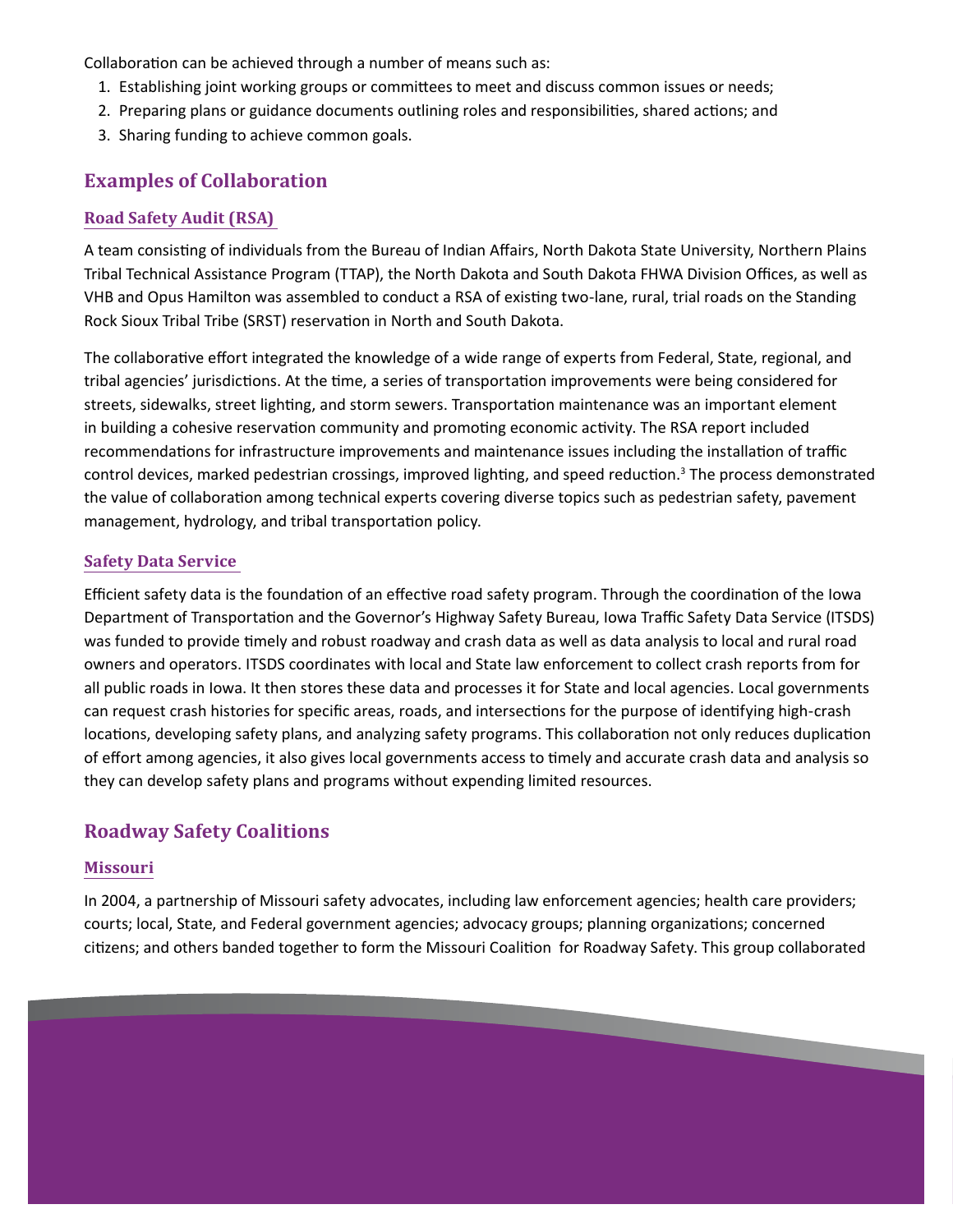with regional safety coalitions to implement the first Strategic Highway Safety Plan, which resulted in a 40 percent reduction in roadway fatalities between 2005 and 2013 on all roadways. To achieve this level of success, the coalition focused on the following:

- Working with key transportation engineers, law enforcement officers, educators, and emergency response leadership from State and local agencies throughout Missouri to gain endorsement of the Plan;
- Creating 10 regional safety coalitions and engaging the membership in developing road safety plans for these regions; and
- Developing performance measures and participating in outreach events such as the annual conference and awards program, and developing relationships with local law enforcement.

The Missouri Coalition for Road Safety demonstrates the importance of State, regional, and local collaboration in addressing safety needs on local and rural roads. The resulting safety program provided a forum to address road safety on a statewide level by incorporating regional and local needs and concerns. This enabled the development of a clear and consistent safety program that leverages the resources of a full range of State and local agencies.

#### **Wisconsin**

All counties in Wisconsin are required to establish Traffic Safety Commissions to bring together local and State expertise to minimize the frequency and severity of traffic crashes.<sup>4</sup> Each Commission works to promote traffic safety activities and recommend specific traffic safety improvements. Commission membership is broad based and draws from a range of traffic safety professionals, agencies, and citizen groups, including the State's highway engineer, county highway commissioner, chief of the State Patrol, the chief county traffic law enforcement officer, the State's highway safety coordinator, and county executive appointments.

Commissions must meet at least quarterly, and State law specifies these duties:

- Review local crash data and other traffic safety-related matters;
- Prepare "spot maps" showing crash locations on county and town roads and on city/village streets of places under 5,000 population; and
- For municipalities of 5,000 or more, while spot maps aren't required, the commission must look at the crash data.

Based on their review of this data and reports of citizens' concerns, commissions can recommend corrective action to the DOT, the county board or highway committee, or any other appropriate branch of government. Commissions can also:

- Ask the State Patrol or local law enforcement to increase patrols in problem areas;
- Ask DOT to review possible engineering problems on a State highway, and advise DOT on planned work zones or detour routes;
- Review proposals for local traffic safety improvements;
- Review fatal or other high-profile crashes (by using in-squad video or by taking a bus to make a site visit);
- Foster public awareness of traffic safety issues and initiatives (e.g., by working with local news media); and
- Encourage and sponsor local activities (e.g., bike rodeos, Safe Routes to School campaigns).